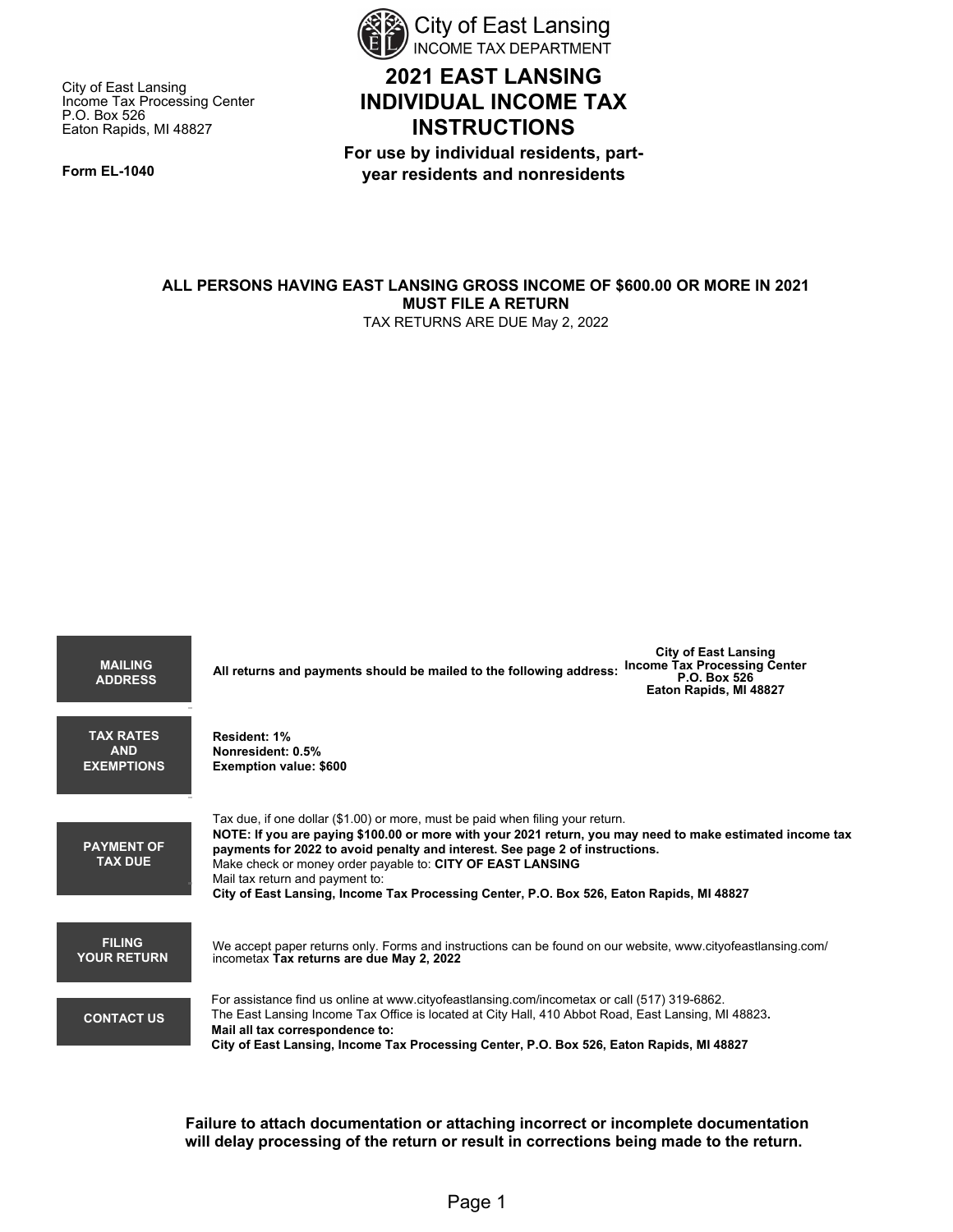# **2021 EAST LANSING FORM EL-1040 INSTRUCTIONS FOR RESIDENTS, NONRESIDENTS AND PART-YEAR RESIDENTS**

## **WHO MUST FILE A RETURN**

Every resident, nonresident, or part-year resident of East Lansing, including renters, who had a gross income of \$600.00 or more must complete and file a return, even if you're not required to file a Federal return. You are required to file a tax return and pay tax even if your employer did not withhold East Lansing tax from your paycheck. You will be required to make estimated income tax payments if you work for an employer not withholding East Lansing tax from your 2021 wages.

### **ESTIMATED TAX PAYMENTS**

When your total income tax is greater than the amount of tax withheld plus other credits, by \$100.00 or more, you may be required to make quarterly estimated tax payments. File Form EL-1040ES (available on the East Lansing website) by April 30 of the tax year and pay at least one-fourth (¼) of the estimated tax. The remaining estimated tax is due in three equal payments on June 30 and September 30 of the tax year and January 31 of the following year. Adjust the remaining quarterly payments if your income increases or decreases during the year. **Failure to make required estimated tax payments or underpayment of estimated tax will result in assessment of penalty and interest.** If you have made estimated tax payments and do not owe more tax for the year, you still must file a tax return.

#### **DUE DATE AND EXTENSIONS**

and allach a copy of Federal Form 4000 or 7004. Applying from a<br>federal extension does not satisfy the requirement for filing an East  **and the tentative tax due must be paid by the original due date of the return (MCL 141.664).** Filing an extension with payment is Returns are due **on or before May 2, 2022.** The due date of the annual income tax return may be extended for a period not to exceed six months. To apply for an extension, use the Application for Extension of Time to File a East Lansing Income Tax Return and attach a copy of Federal Form 4868 or 7004. Applying for a Lansing extension. **Application for an extension must be made**  not a substitute for making estimated tax payments. **An extension does not extend the time for paying the tax due.**

# **AMENDED RETURNS**<br>File amended refu

File amended returns using the Amended Income Tax Form. If a change on your federal return affects East Lansing taxable income, you must file an amended return within 90 days of the change and pay the tax due. All schedules supporting the changes should accompany the filing. Every change must be explained. Mail amended returns to: **City of East Lansing, Income Tax Processing Center, P.O. Box 526, Eaton Rapids, MI 48827.**

#### **CHARGES FOR LATE PAYMENTS**

All tax payments remaining unpaid after they are due are liable to a penalty of 1% per month, not to exceed a total penalty of 25%, and bear interest at the rate of 1% above the prime rate on an annual basis. The minimum combined charge for interest and penalty is \$2.00.

#### **DISCLAIMER**

These instructions are interpretations of the Uniform City Income Tax Ordinance, MCLA 141.601 et seq. The East Lansing Income Tax Ordinance will prevail in any disagreement between these instructions and the Ordinance.

#### **COMPLETING YOUR RETURN NAME, ADDRESS, SOCIAL SECURITY NUMBER**

- Always write your social security number(s) on the return. Your social security number must agree with the SSN on the Form(s) W-2 attached to your return.
- Enter your name and, if a joint return, your spouse's name.
- If the taxpayer or spouse is deceased: attach a copy of federal Form 1310 or a copy of the death certificate; write deceased in the signature area; and enter the date of death in the box on the signature line of the return.
- Enter your current address under present home address. If using a PO Box, or an address that is not your legal residence, **you must add an attachment that states your actual residence.** • Mark the box to indicate your filing status.

# **RESIDENCY STATUS**

Indicate your residency status by marking (X) the proper box.

**Resident –** a person whose domicile (principle residence) was in the City of East Lansing all year. File as a resident if you were a resident the entire year.

**Nonresident –** a person whose domicile (principle residence) was outside the City of East Lansing all year. File as a nonresident if you were a nonresident the entire year.

**Part-Year Resident –** a person who changed their domicile (primary residence) during the year from one inside East Lansing to one outside East Lansing, or vice versa. If you were a resident for only part of 2021. use form EL-1040TC to calculate the tax and attach it to the EL-1040.

## **RESIDENCY STATUS (continued)**

**Michigan State University Students –** Married students, living in East Lansing, where one or both are attending Michigan State, are considered residents, unless you are maintaining a permanent residence elsewhere.

Single students, living in East Lansing and attending MSU are considered residents unless you are maintaining a permanent residence elsewhere (including parents home) or are registered to vote elsewhere.

**Married with Different Residency Status.** If you were married in 2021 and had a different residency status from that and had a different residency status from that of your spouse, file separate returns or file a resident return using Form EL-1040TC to compute the tax.

#### **FILING STATUS**

Indicate filing status by marking (X) the proper box. If married filing separately, enter spouse's Social Security number in the spouse's SSN box and enter the spouse's full name in the filing status box.

**INCOME EXEMPT FROM East Lansing INCOME TAX** East Lansing does not tax the following types of income:

- Gifts, inheritances, bequests and distributions of principal from estates and trusts.
- Proceeds from insurance, pensions, annuities and retirement benefits (including SOCIAL SECURITY) even if taxable under the Federal Internal Revenue Code.
- excluded only to the extent provided by the Federal Internal Revenue • Amounts received for personal injuries, sickness, and disability are Code.
- Unemployment compensation, supplemental unemployment benefits, welfare relief payments, workmen's compensation.
- Interest from obligation of the United States, such as Savings Bonds and Treasury Notes, obligations of the states, or subordinate units of
- government of states. Dividends on an insurance policy.
- í • Compensation received for service in the armed forces of the United States, including Reserves.
- Conventional IRA or Roth IRA payments made on income taxed by the City only. Conventional IRA or Roth IRA distributions after age 59 1/2 are NOT taxable income. You must attach a copy of your Federal Form. Federal guidelines are followed.
- Penalty on early withdrawals of savings.
- or incurred by an individual in connection with the performance of • Ordinary, necessary, reasonable and non-reimbursed expenses paid services as an employee. Use Attachment 16 from Form EL-1040.

# **FORM EL-1040, PAGE 1, INSTRUCTIONS TOTAL INCOME AND TAX COMPUTATION**

Round all figures to the nearest dollar.

**Lines 1 – 16, Columns A & B – Federal Data and Exclusions** NOTE: Schedules, attachments and other documentation that support tax withheld, exclusions, adjustments or deductions must be provided. Failure to attach or attaching incomplete supporting information will delay processing of your return or result in tax withheld, exclusions, adjustments or deductions being disallowed.

**Lines 1 - 16, Column C – Figure Taxable Income** 

Subtract column B from column A and enter difference in column C. Support figures with schedules.

# **Line 17 – Total Additions**

Add lines 2 through 16.

**Line 18 – Total Income**

Add lines 1 through 16.

#### **Line 19 – Total Deductions**

Enter the total deductions from line 7 of Deductions schedule, page 2.

**Line 20 – Total Income after Deductions**

# Subtract line 19 from line 18.

**Line 21 – Exemptions** Enter the total number of exemptions (page 2, Exemptions schedule, line 1h) on line 21a and multiply line 21a by \$600.00 and enter the product on line 21b.

**Line 22 – Total Income Subject to Tax** Subtract line 21b from line 20. If line 21b is greater, enter zero.

#### **Line 23 – Tax**

 TC to compute your tax, mark (X) line 23a and attach Schedule TC to Multiply line 22 by the appropriate tax rate to compute tax liability, and enter it on line 23b. (The resident tax rate is 1%. The nonresident rate is 0.5%.) If you were a resident for only part of the year and used Schedule the return.

# **Line 24a – Total Tax Withheld by Employers**

The East Lansing tax withheld by each of your employers is to be reported on page 2 on the Excluded Wages and Tax Withheld Schedule. Total East Lansing tax withheld, line 11 of this schedule, is reported on line 24a. The Form W-2 received from each employer shows the tax withheld in box 19 and locality name in box 20.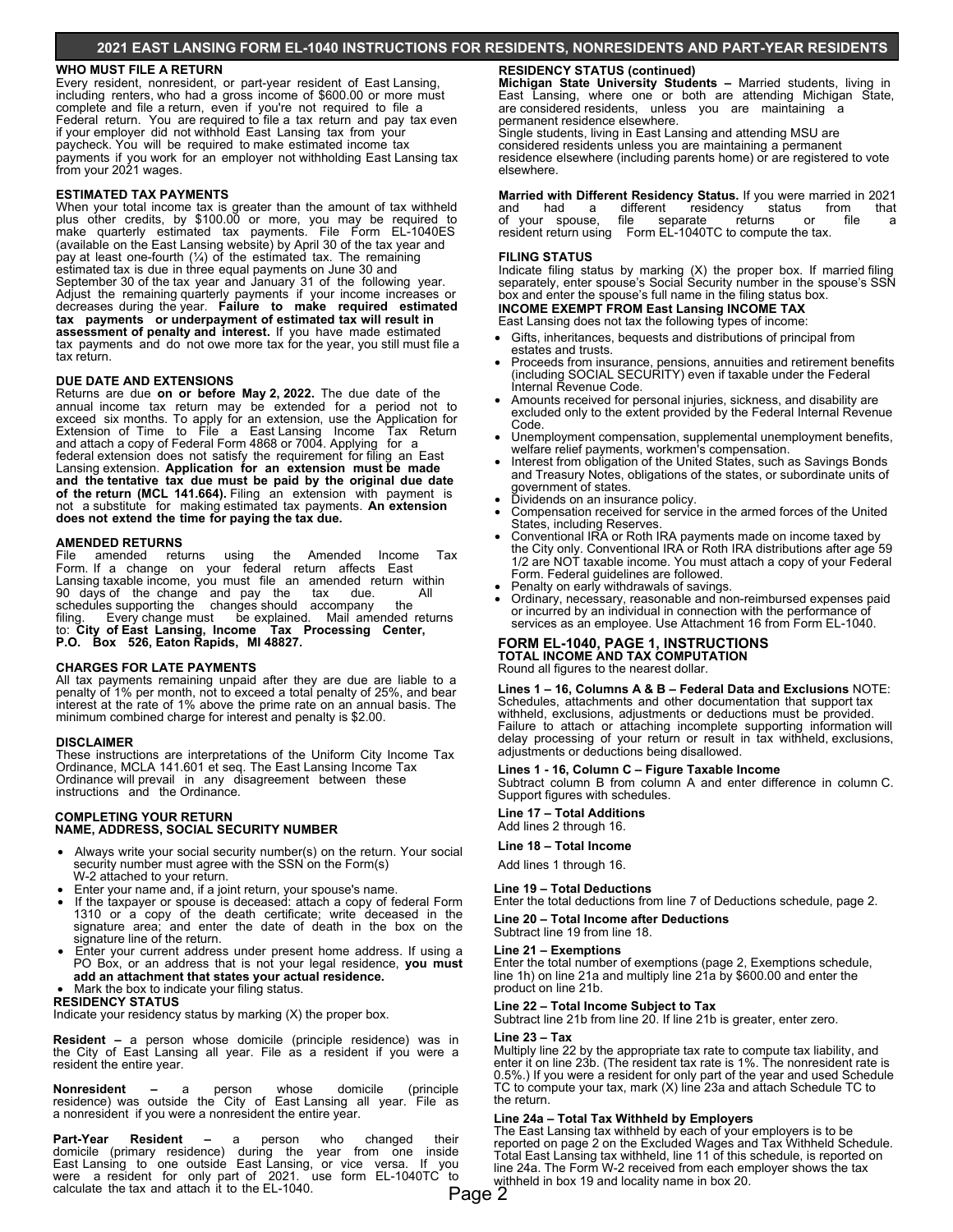### **You must attach a copy of each Form W-2 showing the amount of East Lansing tax withheld and the locality name as East Lansing (or an equivalent indicating the tax was withheld for East Lansing.)** Credit for East Lansing tax withheld will not be allowed without a supporting Form W-2.

#### **Line 24b - Other Tax Payments**

 from past year, tax paid with an extension, tax paid on your behalf by a Enter the total of the following: estimated tax paid, credit forward partnership.

 that a nonresident of East Lansing would pay on the same income. Base **Line 24c - Tax Credit for Tax Paid to Another City** (Residents only) Enter on line 24c the credit for income taxes paid to another city. If you had income subject to tax in another city while you were a **resident** of East Lansing, you may claim this credit. The credit IS NOT NECESSARILY the tax paid to the other city. This credit must be based on income taxable by both cities, and the credit may not exceed the tax the credit on the amount actually paid to another city, not the amount withheld. **You must attach a copy of the income tax return filed with the other city to receive this credit.**

#### **Line 24d - Total Payments and Credits**

Add lines 24a through 24c. Enter the total on line 24d.

**Line 25 - Interest and Penalty for Failure to Make Estimated Tax Payments; Underpayment of Estimated Tax; or Late Payment of Tax**

Nonpayment or underpayment of estimated income tax and late payment of tax is subject to penalty and interest. **You may calculate the** 

**amounts and enter penalty on line 25a, interest on 25b, and the total interest and penalty on line 25c or the city may calculate and assess this for you.**

### **TAX DUE OR REFUND**

## **Line 26 – Tax Due and Payment of Tax**

If the tax on line 23b plus the interest and penalty on line 25c exceeds the total Payments and Credits on line 24, enter the difference, the tax due, on line 26. The tax due must be paid with the return when filed. The due date for the return is May 2, 2022.

**Pay by Check or Money Order.** Tax is due at the time of filing your return. Make the check or money order payable to the City of East Lansing, place the check or money order in front of page 1 of the tax form and mail the return with the payment to: CITY OF EAST LANSING, INCOME TAX PROCESSING CENTER, P.O. BOX 526, EATON RAPIDS, MI 48827

#### **Line 27 – Overpayment**

If the total payments and credits on line 24 exceed the tax on line 23 plus the interest and penalty on line 25c, enter the difference, the overpayment, on line 27. Use lines 28 through 30 to indicate what you want done with the overpayment. You must file the return even if there is no tax due, no overpayment or only a slight overpayment.

#### **Line 28 – Donation**

Enter on line 28 the amount of overpayment to be donated to Parks, Stewardship and Conservation (28a), Parks and Playgrounds (28b) and/ or Recreational Youth Scholarships (28c). Enter the total of line 28a, 28b and 28c on Line 28d.

#### **Line 29 – Credit Forward**

Enter on line 29 the amount of overpayment to credit to the next year.

#### **Line 30 – Refund**

Please allow 45 business days before calling about a refund. The refund will be addressed and mailed to the taxpayer(s) and address listed on the tax return.

# **FORM EL-1040, PAGE 2 INSTRUCTIONS**

## **EXEMPTIONS SCHEDULE**

Complete the Exemptions schedule to report and claim the total exemptions amount allowed. Everyone who files a East Lansing return gets a personal exemption of \$600 for 2021. **You may not claim an exemption if someone else claims you as a dependent on their East Lansing return.**

**Lines 1a - 1c – You and Spouse.** Enter your date of birth and mark (X)<br>the exemption boxes that apply to you. If filing jointly, complete line 1b for spouse. Mark (X) the boxes that apply, and enter on line 1e the total number of exemption boxes marked.

**Lines 1d – Dependents.** Determine dependents using the same rules as on the federal return. If you cannot claim a dependent on the federal return, you cannot claim them on an East Lansing return. Enter the names of your dependent children that live with you, then the names of other dependents and their relationship to you. Provide dependents' Social Security numbers and dates of birth. Enter totals on 1f and 1g.

**Lines 1e - 1h – Total Exemptions.** Add the amounts on 1e, 1f and 1g, and enter the total exemptions on line 1h and on page 1, line 21a.

#### **EXCLUDED WAGES SCHEDULE**

If any wages reported on page 1, line 1, column A, are not taxable, the Excluded Wages schedule must be completed. The data to complete this schedule comes from the Wages and Excludible Wages schedule.

#### **Individuals whose adjusted gross income is less than \$5000 and does not have a personal exemption due to being claimed by another individual are exempt from the East Lansing tax and should include a copy of the first page of their 2021 State of Michigan income tax return with their 2021 East Lansing return as substantiation.**

## **DEDUCTIONS SCHEDULE**

You may deduct amounts that directly relate to income that is taxable by East Lansing, prorating where necessary. Allowable deductions include the following line number items:**Line 1 – Individual Retirement Account (IRA) Contributions** Contributions to an IRA are deductible to the same extent deductible under the Internal Revenue Code. **Attach page 1 & 2 of federal return and evidence of contribution,**  which includes, but is not limited to, one of the following: a copy of receipt for IRA contribution, a copy of federal Form 5498, a copy of a canceled check that clearly indicates it is for an IRA contribution. ROTH IRA contributions are **not** deductible.

**Line 2 – Self-Employed SEP, SIMPLE and Qualified Plans**  Self-employed SEP, SIMPLE and qualified retirement plan deductions may be entered on page 2, Deductions schedule, line 2.

#### **Line 3 – Employee Business Expenses**

**away from home overnight on business.**<br>BURINESS EXPENSES APE UMITED 7 Employee business expenses are deductible only when incurred in the performance of service for an employer and only to the extent not reimbursed by the employer. Meal expenses are not subject to the reductions and limitations of the Internal Revenue Code. Under the East Lansing Income Tax Ordinance meals must be incurred while

BUSINESS EXPENSES ARE LIMITED TO THE FOLLOWING:

- Expenses of transportation, but not to and from work.
- Expenses of travel, meals and lodging while away from home overnight on business for an employer.
- Expenses incurred as an "outside salesperson" away from the employer's place of business. This does not include driversalesperson whose primary duty is service and delivery.
- Expenses reimbursed by employer from an expense account or other arrangement if included in gross earnings.

**NOTE:** Business expenses claimed on line 4 of fed. Form 2106 are not allowed unless taxpayer qualifies as an outside salesperson. Attach a copy of federal Form 2106 or a list of your employee business expenses.

### **Line 4 – Moving Expenses**

Moving expenses for moving into the City of East Lansing are deductible to the same extent deductible under the Internal Revenue Code. Attach a copy of federal Form 3903 or a list of moving expenses, with the distance in miles from where you moved.

#### **Line 5 – Alimony Paid**

Separate maintenance payments, alimony, and principal sums payable in installments (to the extent includable in the spouse's or former spouse's adjusted gross income under the federal Internal Revenue Code) and deducted on the federal return are deductible. Child support is not deductible. Attach a copy of federal return, page 1, 2, & Schedule 1.

**NOTE:** The above deductions are limited to the amount claimed on your federal return, except meals. The deductions are limited by the extent they apply to income taxable under the East Lansing Income Tax Ordinance. Part-year residents must allocate deductions the same way they allocate income.

#### **Line 6 – Renaissance Zone**

The Renaissance Zone deduction may not be claimed by any East Lansing resident as we do not have any Renaissance Zones within the City limits.

#### **Line 7 – Total Deductions**

Add lines 1 through 6. Enter the total on line 7 and on page 1, line 19.

#### **ADDRESS SCHEDULE**

Every taxpayer must complete the Address schedule. Start by listing the address used on last year's return. If this address is the same as listed on page 1, write "Same." If no 2020 return was filed provide reason none was filed. Complete the schedule by listing the addresses of the other principal residences (domiciles) occupied during 2021. Mark whether the address was for the taxpayer (T), spouse (S) or both (B) and enter the beginning and ending dates of residence at each. The Address schedule must be completed for all Part-year residents, in addition you may be asked to provide proof of residency such as a copy of your valid State issued picture ID (front and back), a copy of your deed/ lease, service history/letter from utility company, voter registration records/  $\mathsf{Page}\ 3$  history, or address history from the Secretary of State.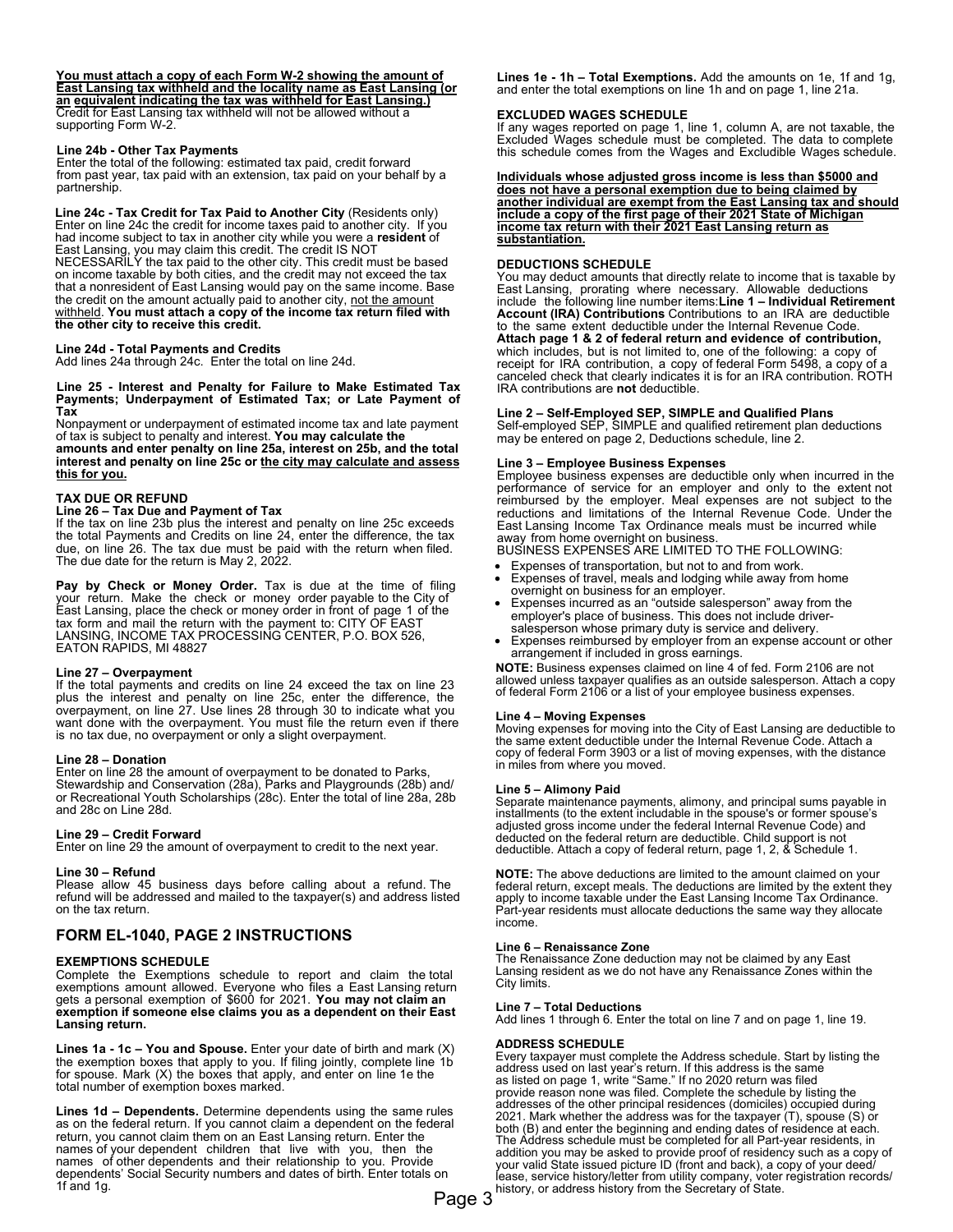#### **THIRD-PARTY DESIGNEE**

To allow another person (including parents, brothers, sisters, boyfriends, girlfriends, etc.) to discuss the tax return information with the Income Tax Office, mark (X) the "Yes" box and enter the person's name, phone number and any five digits as their personal identification number (PIN). To designate the tax preparer, enter "Preparer."

#### **SIGN THE RETURN**

You must sign and date the return. If filing a joint return, both spouses must sign and date the return. If someone else prepared the return, they must sign it and provide their address and telephone number.

way income is allocated. Use the instructions for residents and non-

Schedule TC and other East Lansing tax forms are available on

### **PART-YEAR RESIDENT INSTRUCTIONS**

If you had income taxable as a resident and as a nonresident during the year, you must file as a part-year resident. Part-year residents compute the amount of their tax on Schedule TC, which has multiple tax rates. Complete the form using the instructions on the Schedule TC.

Income is allocated according to the residency status for each item of income. Adjustments and deductions must be allocated in the same

# **RESIDENT INSTRUCTIONS**

#### **Line 1 – Wages, Salaries, Tips, Etc.**

Report on line 1, column A, the amount of wages, salaries, tips, etc. from your federal tax return.

# **Pages 1 & 2 of the federal tax return must be attached to all East Lansing tax returns. All W-2 forms showing wages and East Lansing tax withheld must be attached to page 1 of the return.**

A resident is taxed on **ALL** earnings, including salary, bonus, separation, and incentive payments, tips, commissions and other compensation for services rendered—**no matter where earned.**  Example: Taxpayer lives in the City of East Lansing but works in Reed City and receives a paycheck from the home office in New York City: 100% of this compensation is taxable.

If your employer did not withhold East Lansing tax from your paycheck, you are still required to file and pay tax on those wages at the resident tax rate. You may also be required to make estimated tax payments if your employer does not withhold East Lansing tax for you in 2020.

Report on line 1, column B, the total excluded wages. All nontaxable wages must be documented on the Wages, Excludible Wages, and City Tax Withheld schedule **and** listed by employer on the Excluded Wages schedule on Form 1040, page 2. A resident's wages are generally not excludible. An example of excludible (nontaxable) resident wages is military pay.

#### **Line 2 – Interest**

through interest income from a tax option corporation (S corporation, Ftc.) Interest is taxable to the same extent on the federal return except for interest from U.S. Bonds, Treasury Bills, Treasury notes and flow Etc.).

Report the amount of taxable interest income from federal 1040, on line 2, column A. Report on line 2, column B, interest from U.S. Bonds and Treasury Bills and notes; document this excluded interest on the Excludible Interest Income schedule. Document the excluded interest on the Excludible Interest Income schedule.

#### **Line 3 – Dividends**

Dividends are taxable. Report on line 3, column A, the total amount of dividend income from the federal return. Report on line 3, column B, excludible dividends from U.S. Bonds, Treasury Bills, and Treasury notes. Document the excluded dividends on the Excludible Dividend Income schedule.

#### **Line 4 – Taxable Refunds, Credits or Offsets**

NOT TAXABLE. Exclude all. No explanation needed.

#### **Line 5 – Alimony Received**

Alimony received is taxable. Report on line 5, columns A and C, the amount of alimony received as reported on the federal return.

#### **Line 6 – Business Income**

 located. Report on line 6, columns A and C, the total business income All self-employment income is taxable regardless of where the business is from the federal return. **Attach a complete copy of federal Schedule C.** Federal rules concerning passive losses are applicable to losses deducted on a East Lansing return.

#### **Line 7 – Capital Gain or (Loss**

The Uniform City Income Tax Ordinance follows the Internal Revenue Code regarding capital gains. All capital gains realized while a resident are taxable regardless of where the property is located, with the following exceptions:

• Capital gains on sales of obligations of the United States and subordinate units of government.

the East Lansing website: www.cityofeastlansing.com

residents as a guide to allocate income.

- **Line 7 Capital Gain or (Loss) (continued)** The portion of the capital gain or loss on property purchased prior to the inception of the East Lansing income tax ordinance
	- (1/1/2019) that is attributed to the time before inception ordinance. Capital loss carryovers that originated prior to the taxpayer becoming a resident of East Lansing are not deductible.

Capital losses are allowed to the same extent they are allowed under the Internal Revenue Code and limited to \$3,000 per year. Unused net capital losses may be carried over to future tax years. The capital loss carryover for East Lansing may be different than the carryover for federal income tax purposes.

Deferred capital gain income from installment sales and like-kind exchanges are taxable in the same year reported on the taxpayer's federal income tax return.

Flow through income or loss from a tax option corporation (S corporation, etc.) reported on federal Sch. D is excludible income. **Attach copies of federal Sch. K-1 (Form 1120S).**

Residents reporting capital gains or losses **must attach a copy of federal Schedule D.**

Excluded capital gains must be explained by completing and attaching the Exclusions and Adjustments to Capital Gains or (Losses) schedule.

**Line 8 – Other Gains or (Losses)**  Other gains or losses are taxable to the extent that they are taxable on the Federal 1040. Other gains and losses realized while a resident are taxable regardless of where the property is located, except the portion of the gain or loss on property purchased prior to the inception of the East Lansing Income Tax Ordinance.

Deferred other gains from installment sales and like-kind exchanges are taxable in the year recognized on the federal income tax return. Deferred gains **must be supported by attaching a copy of federal Form 6252 and/or Form 8824.**

Residents reporting other gains and losses **must attach a copy of federal Form 4797.**

Flow through income or loss from an S corporation reported on federal Form 4797 of a resident is excludible. **Attach copies of federal Schedule K-1 (Form 1120S).**

Use the **Exclusions and Adjustments to Other Gains or (Losses)** schedule to compute exclusions and adjustments to other gains and losses reported on your federal income tax return.

#### **Line 9 – IRA Distributions**

In column A enter the IRA distributions reported on federal Form 1040. Premature IRA distributions (Form 1099-R, box 7, distribution code 1) and IRA distributions made to a decedent's beneficiary other than the decedent's spouse (Form 1099-R, box 7, distribution code 4) are **taxable.** Other codes on Form 1099-R, box 7, may indicate the distribution is taxable to the City.

Exclude in column B, IRA distributions qualifying as retirement benefits: IRA distributions received after age 59½ or described by Section 72(t) (2) (A)(iv) of the IRC and all other excludible IRA distributions. The **Exclusions and Adjustments to IRA Distributions** schedule is used to document excluded IRA distributions.

The conversion of a traditional IRA to a ROTH IRA is taxable to a resident (Form 1099-R, box 7, Distribution Code, G) unless the individual making the conversion is 59 ½ years old or older at the time of the conversion distribution.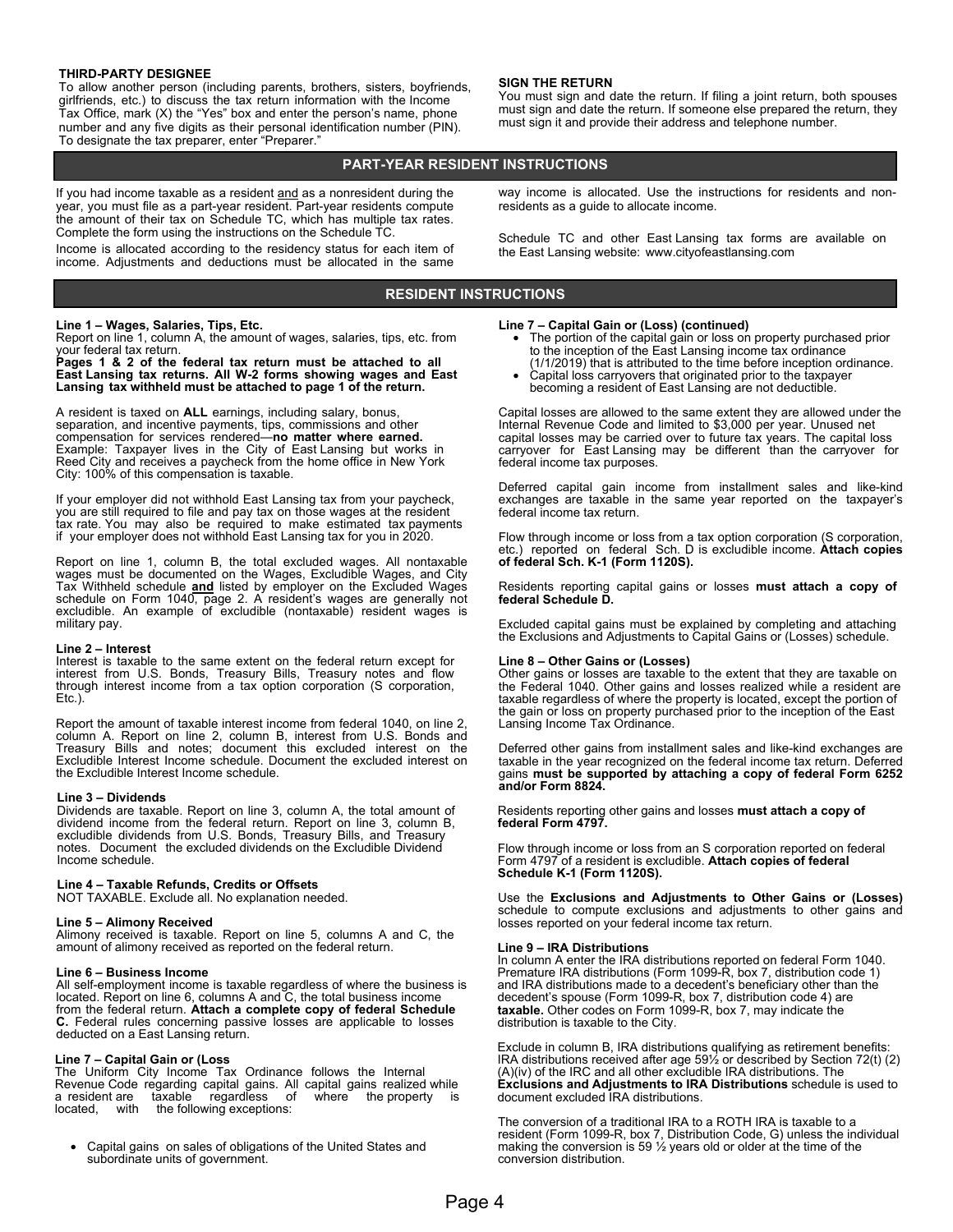**Line 10 – Taxable Pension Distributions**  Enter on line 10, column A, pension and annuities reported on federal Form 1040. Excluded pension and retirement benefits are reported on line 10, column B and explained on the **Exclusions and Adjustments to Pension Distributions** schedule. Pension and retirement benefits from the following **are not** taxable:

- 1. Pension plans that define eligibility for retirement and set contribution and benefit amounts in advance;
- 
- 2. Qualified retirement plans for the self-employed; 3. Benefits from any of the previous plans received on account of disability or as a surviving spouse if the decedent qualified for the exclusion at the time of death;
- 4. Distributions from a 401(k) or 403(b) plan attributable to employer contributions or attributable to employee contributions to the extent they result in matching contributions by the employer;
- 5. Benefits paid to an individual from a retirement annuity policy that has been annuitized and paid over the life of the individual.
- Pension and retirement benefits from the following **are** taxable:
- 1. Premature pension plan distributions (those received prior to qualifying for retirement);
- 2. Amounts received from deferred compensation plans that let the employee set the amount to be put aside and do not set retirement age or requirements for years of service. These plans include, but are not limited to, plans under IRC Sections 401(k), 457 and 403(b):
	- a. Amounts received before the recipient could retire under the plan provisions, including amounts paid on separation, withdrawal or discontinuance of the plan;
	- b. Amounts received as early retirement incentives, unless the incentives were paid from a pension trust;
- 3. Benefits paid from a retirement annuity policy other than annuitized benefits paid over the life of the individual are taxable to the same extent taxable under the Internal Revenue Code.

Report taxable pension and retirement income on line 10, column C.

# **Line 11 - Rental Real Estate, Royalties, S Corporations,**

**Partnerships, Royalties, Estates, Trust, Etc.**  Income reported on a Federal Schedule E is taxable to a resident except for S corporation flow through income. Report Schedule E income on line 11 column A. Excluded S corporation flow through income in column B and explain the exclusion on the Exclusions and Adjustment to Rental Real Estate, Royalists, Partnerships, S. Corporation, Trust, Etc. Worksheet.

# **Line 12 – Subchapter S Corporation Distributions**

Enter on line 12, column B, cash or property distributions from S corporations (Schedule K-1 (1120), Part III, line 16 code D). The Uniform City Income Tax Act does not recognize Subchapter S status. Distribution from an S Corporation are taxable as if paid by a regular C corporation as dividends. Attached copies of federal Schedule K-1s for all S Corporations.

If you are a shareholder in a corporation that has elected to file under Subchapter S of the Internal Revenue Code, you are not required to report any flow through income from Federal Schedule K-1, Part 111, lines 1 through 11, nor may you deduct your share of any loss or other deduction distributed by the corporation.

**Line 13 – Farm Income or (Loss)** Profit or loss from the operation of a farm is taxable as reported on the federal return regardless of where the farm is located. There are no exclusions. **Attach a complete copy of federal Schedule F.**

### **Line 14 – Unemployment Compensation**

NOT TAXABLE. Exclude all. No explanation needed.

# **Line 15 – Social Security Benefits**

NOT TAXABLE. Exclude all. No explanation needed.

### **Line 16 – Other Income**

Other income reported on the resident's federal return is taxable except for income from recoveries related to federal itemized deductions from prior tax years. Report on this line a net operating loss carryover from the previous tax year. Report exclusions and adjustments on p. 2, using the Exclusions and Adjustments to Other Income schedule.

# **Line 17 — Total Additions**

Add lines 2 through 16. of each column and enter amounts on line 17.

### **Line 18 – Total Income**

Add lines 1 through 16 of each column and enter amounts on line 18.

### **Line 19 – Deductions**

Enter amount from Deductions schedule, page 2, line 7.

# **NONRESIDENT INSTRUCTIONS**

# **NONRESIDENT INCOME SUBJECT TO TAX:**

- 1. Salaries, bonuses, wages, commissions, fees, vacation pay, severance pay, profit sharing plans and other compensation for services rendered as an employee in East Lansing. Vacation pay, holiday pay, sabbatical pay, sick pay, institutional travel and a bonus paid by the employer are deemed to have the same tax status as the work assignment or work location and are taxable on the same ratio as the normal earnings of the employee.
- 2. Fair market value of merchandise or service received as compensations.
- 3. Net profits or loss from the operation of an unincorporated business, profession or other activity attributable to business<br>activity conducted in East Lansing, whether or not such<br>business is located in East Lansing. This includes business<br>interest income from business act
- 4. Net profits from rental of real and tangible personal property located in East Lansing.
- 5. Net profits from sale or exchange of real or tangible personal property located in East Lansing.
- 6. Premature distributions from an Individual Retirement Account (IRA) where a deduction was claimed on a current or previous year's East Lansing income tax return.
- 7. Premature distributions from a pension plan attributable to work performed in East Lansing.
- 8. Deferred compensation earned in East Lansing.
- 9. Alimony received by earnings within the City only.

**Line 1 – Wages, Salaries, Tips, Etc.**  All wages of a nonresident are to be reported on the Wages, Excludible Wages and City Tax Withheld schedule. The total wages from line 15 of this schedule is the amount reported on Form EL-1040, page 1, line 1, column A. The total wages should be the same as the wages reported on your federal tax return (Form 1040).

**All W-2 forms showing income earned in East Lansing and/or tax withheld for East Lansing must be attached to the return.**

**A Statement from every employer whose wages are being allocated must be attached to your return, the letter must state both the total number of hours worked for them and the number worked in East Lansing. This letter must be on company letterhead and have the name, phone number and be signed by your direct supervisor. A detailed work log maintained throughout the year may also be accepted.**

Report on page 1, line 1, column B, the total excluded wages from Line 16 of the Wages, Excludible Wages and City Tax Withheld schedule. All excluded wages must be documented on the Wages, Excludible Wages and City Tax Withheld schedule and listed, by employer, on the Excluded Wages schedule on Form EL-1040, page 2. On the Wages, Excludible Wages and City Tax Withheld schedule, lines 13 and 14, enter the reason the wages are excludible and the address of the work station where you performed the work for the employer.

#### **Do not use box 18 of W-2 form to report taxable wages or to allocate wages, use all wages reported on your federal return as the allocation basis.**

A separate wage allocation must be completed for each employer. Wages are normally allocated using the actual number of days or hours worked in and outside of East Lansing during the tax year for an employer. Vacation pay, holiday pay, sick pay, bonuses, severance pay, etc. are taxable to same extent as normal earnings.

**100% Earned in East Lansing.** All wages, salaries, tips, sick pay, bonuses, deferred compensation, severance pay, and other compensation (Form W-2, boxes 1 and 8) is taxable to nonresidents who worked 100% of the time in East Lansing.

**Wage Allocation.** Nonresidents who performed only part of their services for an employer in the City of East Lansing must allocate their wages. Use the Nonresident and Part-Year Resident Wage Allocation section of the Wages, Excludible Wages and City Tax Withheld schedule. Also include a letter from your employer verifying the allocation.

**Wage Allocations on Commissions, Etc.** A nonresident salesperson paid on a commission basis or other results achieved should allocate wages based on commissions received or other results achieved attributable to efforts expended in East Lansing. A nonresident insurance salesperson paid sales commissions and renewal commissions should allocate compensation on the following basis: Allocate commissions from life, health, accident and vehicle (auto) insurance based on the location (residence) of the purchaser. Allocate commissions from group insurance based on the location of the group. Allocate commissions from fire and casualty insurance based on the location of the risk insured.